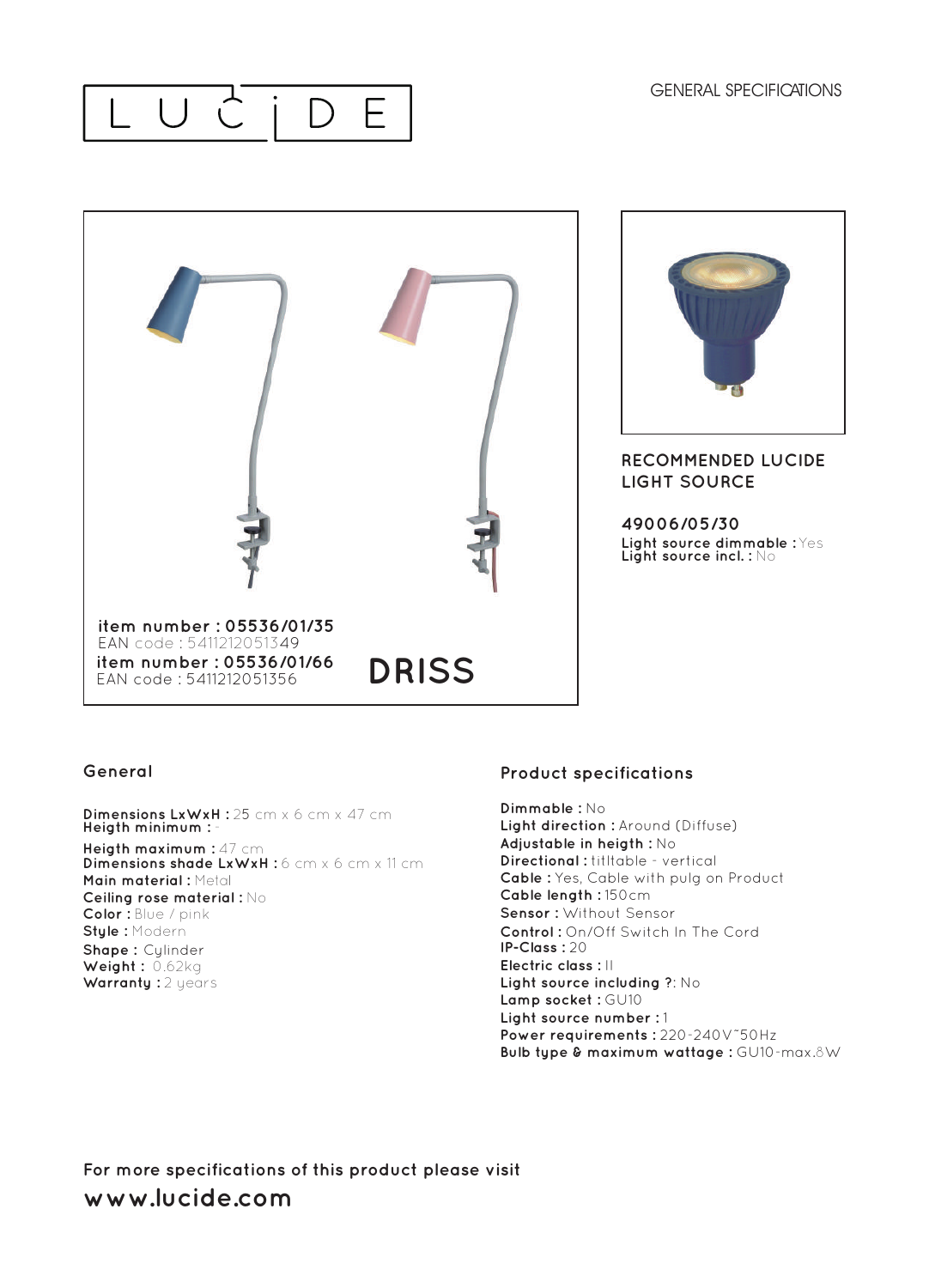TECHNICAL DRAWING & DIMENSIONS



# **DRISS**

**item number : 05536/01/35 EAN code : 5411212051349 item number : 05536/01/66**  EAN code: 5411212051356



## **For more specifications, dimensions please visit**  www.lucide.com